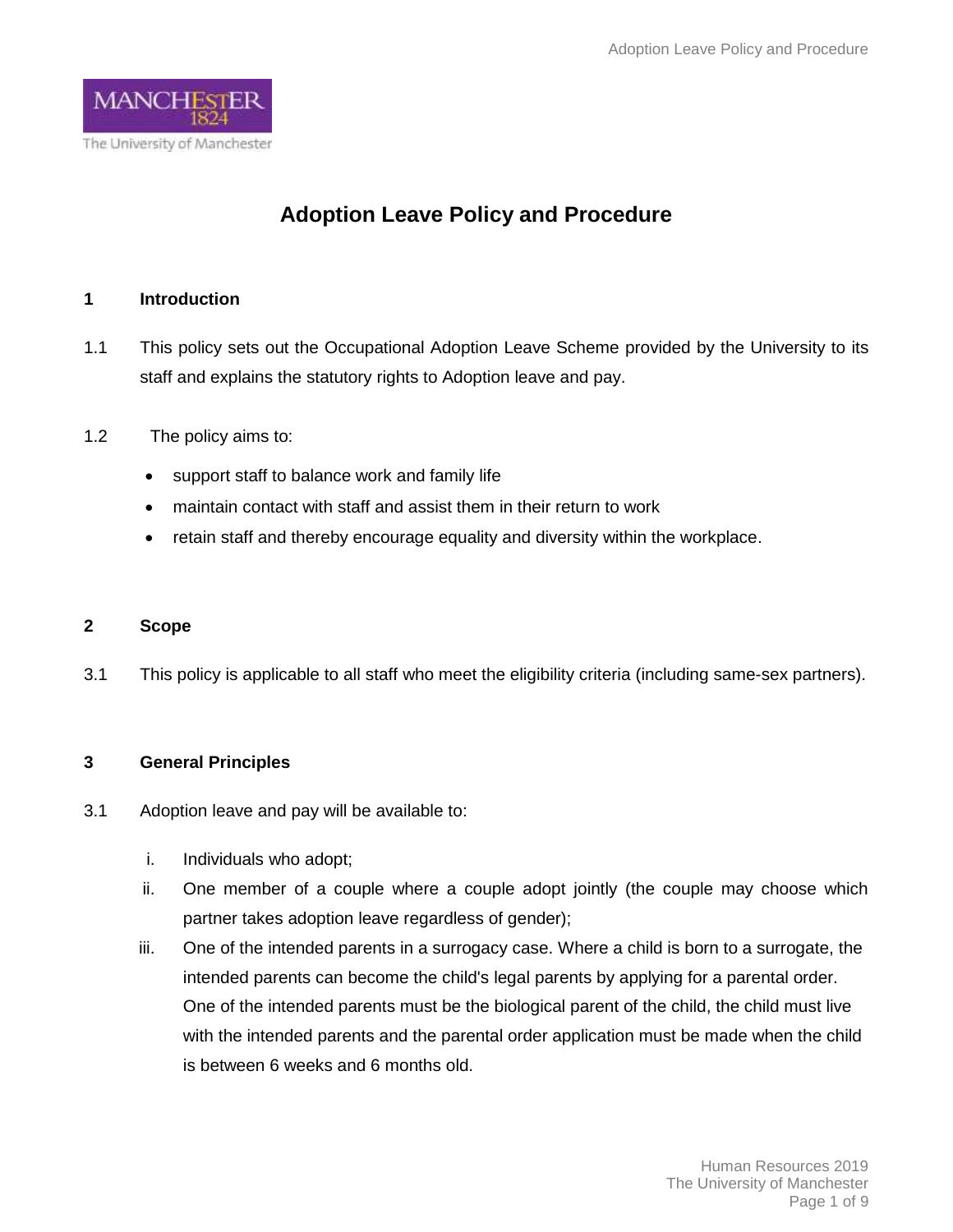- iv. An approved prospective adopter who looks after a child as part of a "fostering to adopt" arrangement, where they are have been notified of a child's placement on or after 5 April 2015.
- 3.2 The partner (regardless of gender / gender identity) of an individual listed above may be entitled to paternity leave and pay (see Paternity Leave Policy).
- 3.3 This policy should be read in conjunction with the Shared Parental Leave Policy which provides parents with more flexibility in how to share the care of their child during the first year. Adopters can opt to curtail their adoption leave early and to share the remaining leave and pay entitlement with their partner. This enables parents to choose to be off work at the same time and/or take it in turns to have periods of leave to look after their child.
- 3.4 This policy does not form part of any contract of employment and the University may amend it at any time.

## **4 Eligibility for leave**

- 4.1 Members of staff
	- who have been newly matched with a child for adoption by an approved adoption agency and have agreed to take the child,
	- who are, or expect to be, the parents of a child under a parental order in a surrogacy arrangement, where the child's expected date of birth is on or after 5 April 2015,
	- who are an approved prospective adopter who looks after a child as part of a "fostering to adopt" arrangement, where they are have been notified of a child's placement on or after 5 April 2015

are statutorily entitled to Ordinary Adoption Leave (OAL) for 26 weeks and Additional Adoption Leave (AAL) for 26 weeks. 52 weeks in total, regardless of length of service.

### **5 Eligibility for pay**

- 5.1 To qualify for paid leave a member of staff must have worked for the University continuously for 26 weeks by the 'Qualifying Week' (beginning on Sunday) in which they are:
	- notified of being matched with a child within the UK for adoption, or
	- in which official notification was received of a child from overseas, or
	- since their employment commenced (whichever is the latter).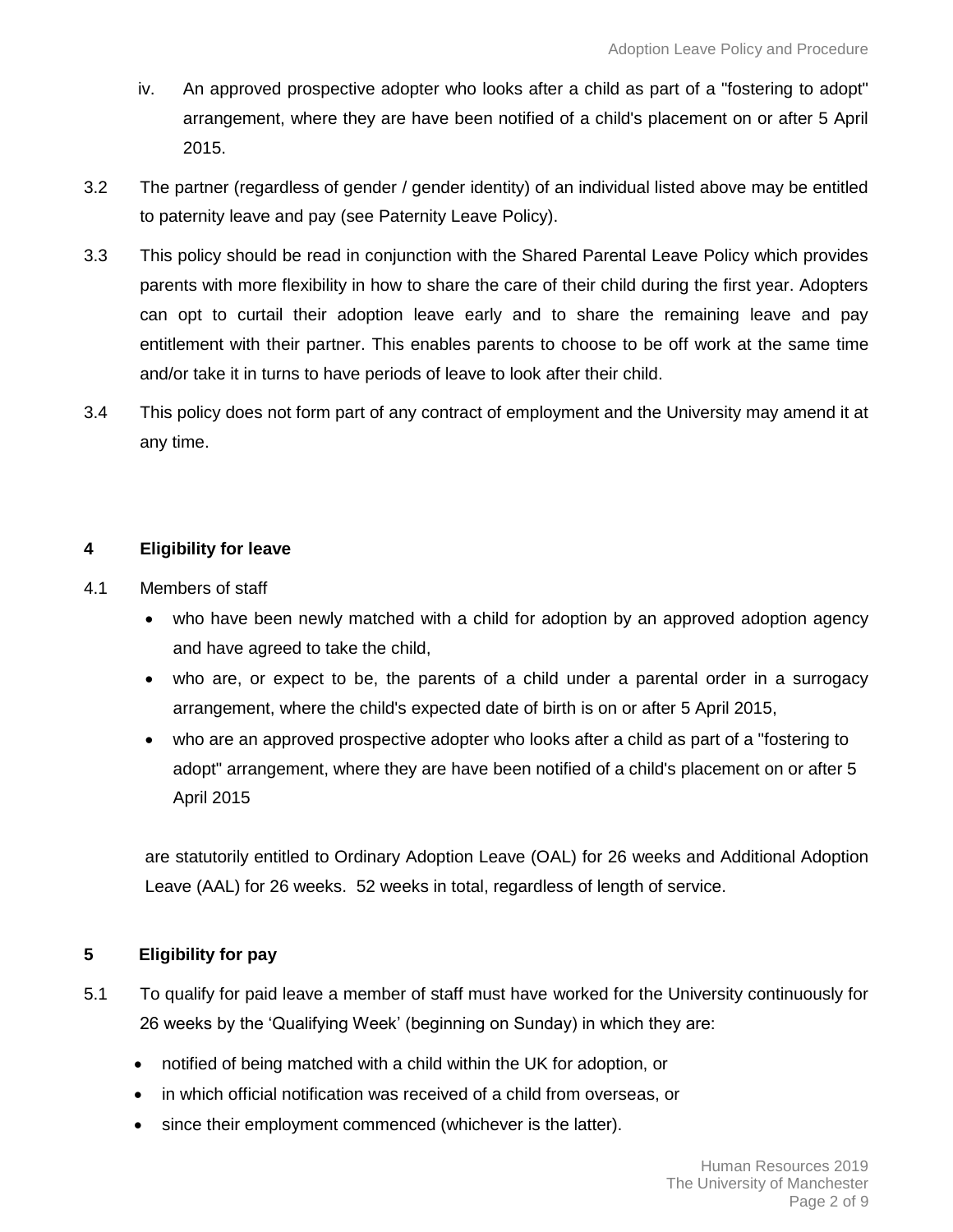# **6 Statutory Adoption Pay (SAP)**

- 6.1 SAP is a State benefit for staff on adoption leave, the conditions for which and the amount of which are determined by the Government but it is paid by the employer.
	- the first 6 weeks of Adoption Leave are paid at 90% of the individual's average earnings
	- thereafter, staff receive the Standard Rate, or 90% of average earnings if this is less, for 33 weeks.
- 6.2 Average earnings are calculated based on earnings over the eight-week period ending with the week in which they are notified of being matched with the child for adoption.
- 6.3 SAP may start on any day of the week.
- 6.4 To qualify a member of staff must have:
	- completed at least 26 weeks of continuous service with the University by the Qualifying Week, and
	- average earnings above the lower earnings limit for National Insurance contributions purposes during the eight-week period ending with the week in which they are notified of being matched with the child for adoption, and
	- have followed the application procedures set out in this Policy.
- 6.5 All eligible staff will receive SAP whether or not they intend to return to work after Adoption Leave.

# **7 Occupational Adoption Pay (OAP)**

- 7.1 OAP is provided by the University to give enhanced benefits to staff who intend to return to work after Adoption Leave. It comprises of:
	- full pay for 26 weeks during the period of Ordinary Adoption Leave, which will include any payments of SAP. Or SAP alone where this is greater.
	- SAP only for the first 13 weeks of the period of Additional Adoption Leave and
	- the remaining 13 weeks will be unpaid.
- 7.2 To qualify a member of staff must have: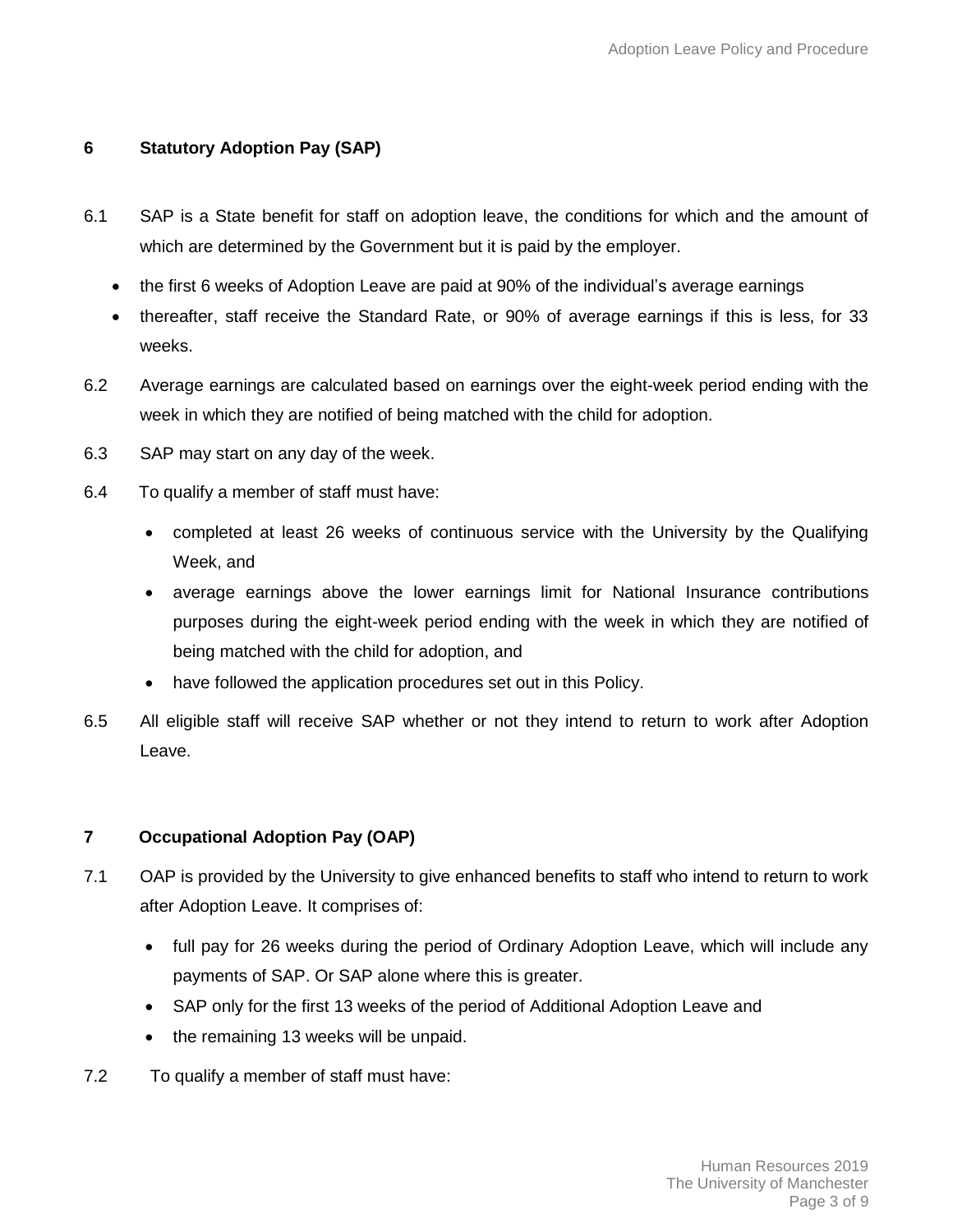- completed at least 26 weeks of continuous service with the University by the Qualifying Week, and
- have followed the application procedures set out in this Policy informing the University in writing that they intend to return to work at the end of the period of Adoption Leave for at least 12 weeks (excluding sickness absence and extended unpaid leave).

### **8 Time off prior to adoption**

- 8.1 The main adopter will be entitled to take paid leave for up to five adoption appointments where these are arranged by, or at the request of, the adoption agency for the purpose of having contact with the child or for any other purpose connected with the adoption. Each appointment may last up to 6.5 hours.
- 8.2 The main adopter's partner (where their partner is adopting the child jointly) will be entitled to unpaid time off for up to two such adoption appointments.
- 8.3 Staff who are adopting a child via surrogacy will be entitled to unpaid time off to attend two ante natal appointments with the surrogate mother.
- 8.3 The member of staff must produce documentation giving details of the appointment date and time and discuss their request with their manager.

### 9 **Commencement of Adoption Leave**

- 9.1 For adoptions within the UK leave can be taken either:
	- From the date of placement, or
	- No more than 14 days prior to the date of placement
- 9.2 For adoptions from overseas leave can be taken either:
	- From the date the child enters the UK, or
	- No more than 28 days after the child has entered the UK
- 9.3 Staff will not be unreasonably requested by the University to undertake work that would have taken place during the adoption leave period prior to departing on adoption leave. This will not however prevent staff from assisting in the planning of coverage of their work in advance of the adoption leave period.

# **10 Keeping in Touch (KIT) during Adoption Leave**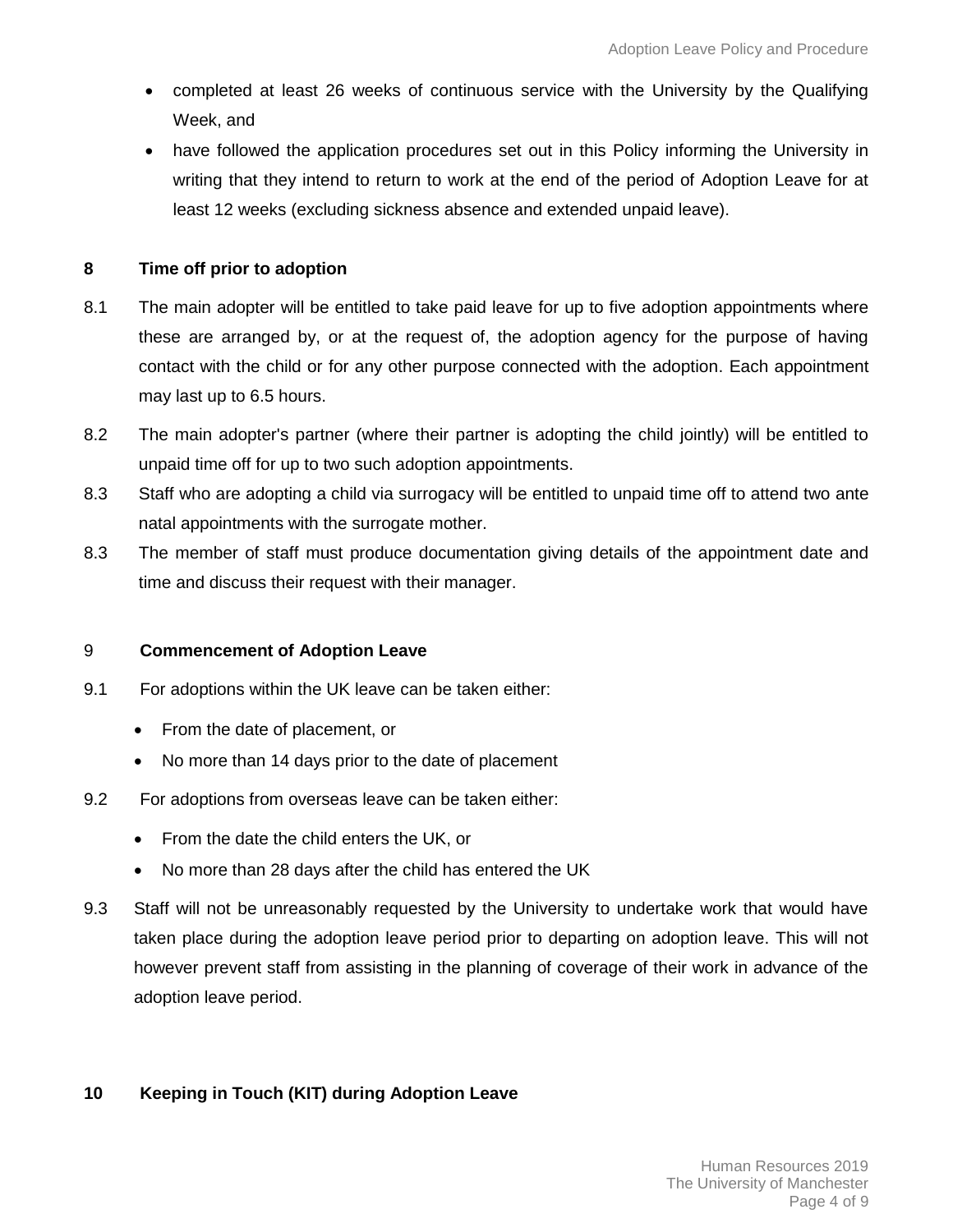- 10.1 During adoption leave, the University may offer members of staff the option to work for up to 10 KIT days without bringing Adoption Leave to an end or losing Statutory or Occupational Adoption Pay. This is to enable staff to keep in touch and keep up to date with developments at work, and may include working, attending training or meetings.
- 10.2 KIT days are optional, they must be agreed in advance by both the member of staff and the manager. Staff can work during Ordinary or Additional Adoption Leave. Where a member of staff wants to work a KIT day, this will not be accommodated wherever possible.
- 10.3 Working for any part of a day will count as one of the 10 KIT days available. KIT days will not extend the Adoption Leave period.
- 10.4 The University will pay staff at their normal hourly basic rate of pay (inclusive of Statutory and/or Occupational Adoption Pay) for the number of hours which the member of staff works on a KIT day.
- 10.5 A log of days worked must be kept using form ML/ADL4 and submitted for payment on return to work at the end of the Adoption Leave period.
- 10.6 In addition, during Adoption Leave, the University may also make reasonable contact with members of staff, for example, to discuss return to work arrangements or to communicate important information, such as news of changes at the workplace that might affect the member of staff on their return.
- 10.7 Prior to the commencement of Adoption Leave staff and managers are encouraged to use the pre-adoption leave checklist (form ADL2) to agree and document arrangements for staying in touch with each other. This should include agreements on the way in which contact will happen, how often, and who will initiate the contact. It should also cover the reasons for making contact and the types of things that could be discussed.
- 10.8 The University will ensure that members of staff are kept informed of promotion opportunities relevant to their job and any important changes in the workplace which may directly affect them on their return to work.

### **11 Returning to Work**

11.1 The return to work interview checklist (form ML/ADL3) provides a useful tool for managers to assist staff in making a successful transition back into work. This may be used on the individual's return or during keeping in touch days in the lead up to their return to work.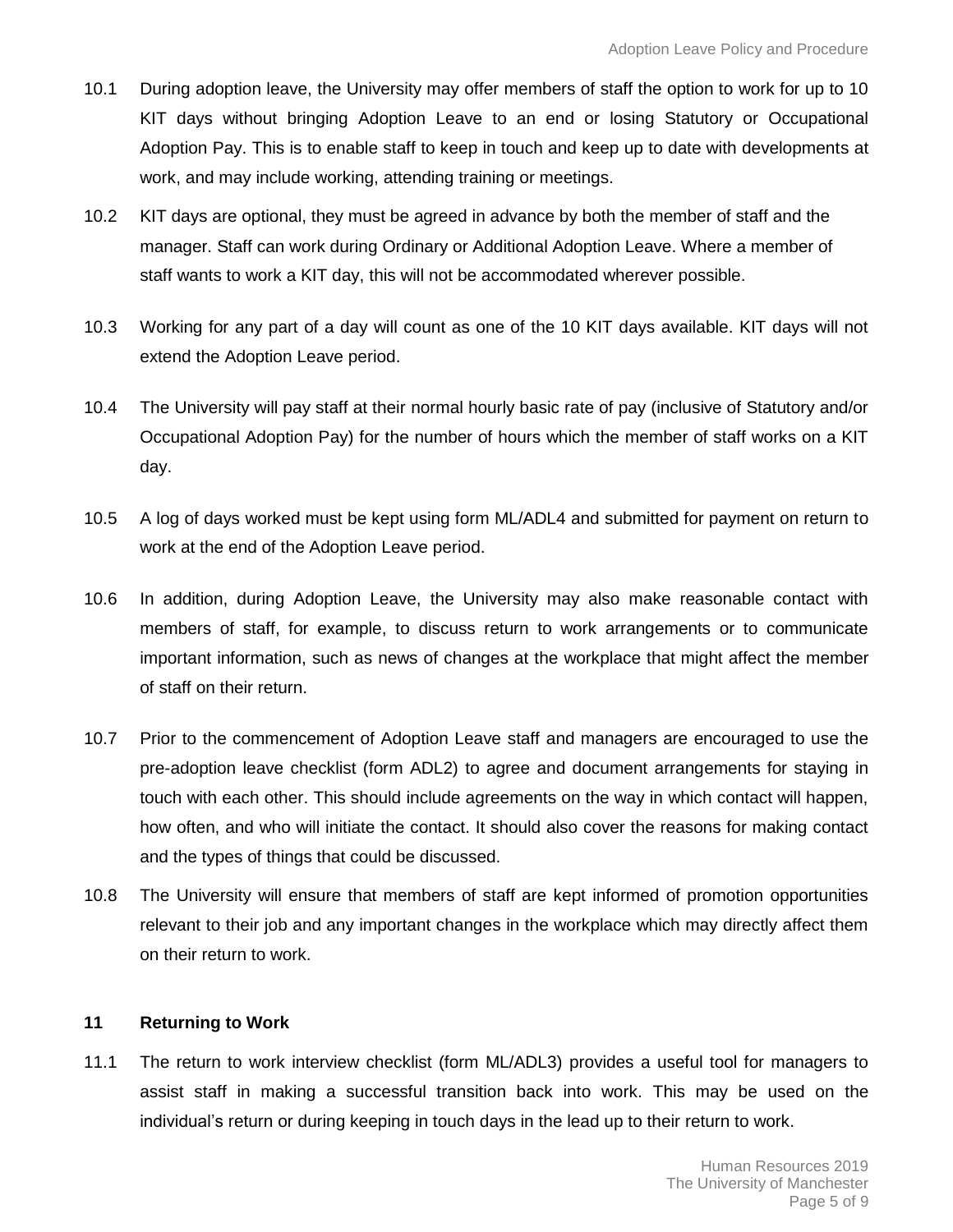- 11.2 A member of staff who intends to return to work at the end of full Adoption Leave (i.e. 52 weeks), will not have to give any further notification of their return to work. However, if they intend to return to work **before** the end of their Adoption Leave they must provide 8 weeks' notice, in writing, of their intended date of return to their manager and to HR Services.
	- 11.3 A member of staff who is only taking the Ordinary Adoption Leave is entitled to return to the same job they were in before they went on leave, on terms and conditions that are no less favourable than those that would have applied had they not been absent.
	- 11.4 A member of staff who has stated their intention to return to work after Additional Adoption Leave will normally be re-employed in their previous post, but if there are exceptional reasons why this is not possible they will be employed on similar work and on terms and conditions no less favourable than if they had not been absent.
	- 11.5 A member of staff who has been working full-time but who indicates a wish to return to work on a part-time basis following Adoption Leave should submit a request under the Flexible Working Policy and discuss this with their manager as early as possible. 10.7 A member of staff who fails to return to work after Adoption Leave will be treated as being on unauthorised absence, and the University will be entitled to take appropriate disciplinary action, which may include dismissal. The University will, in such circumstances, reclaim any payment made in excess of SAP.
	- 11.6 If a member of staff leaves within 12 weeks of their return to work after Adoption Leave the University has the right to recover any payment made in excess of SAP. This provision shall not apply to staff on a fixed term contract that expires either before their return to work or within a period of 12 weeks from return to work provided that they have not (i) been notified that their contract is to be renewed/extended or (ii) refused an offer of suitable alternative employment.

### **12 Other Conditions during Adoption Leave**

### 12.1 Continuity of employment

Periods of Adoption Leave are counted as periods of continuous employment. Staff are entitled to the benefit of (and bound by) their normal terms and conditions of employment, except for terms relating to salary, throughout the 52 week period of Ordinary and Additional Adoption Leave. This includes benefits in kind such as those provided through salary exchange arrangements like PensionChoice.

12.2 Annual Leave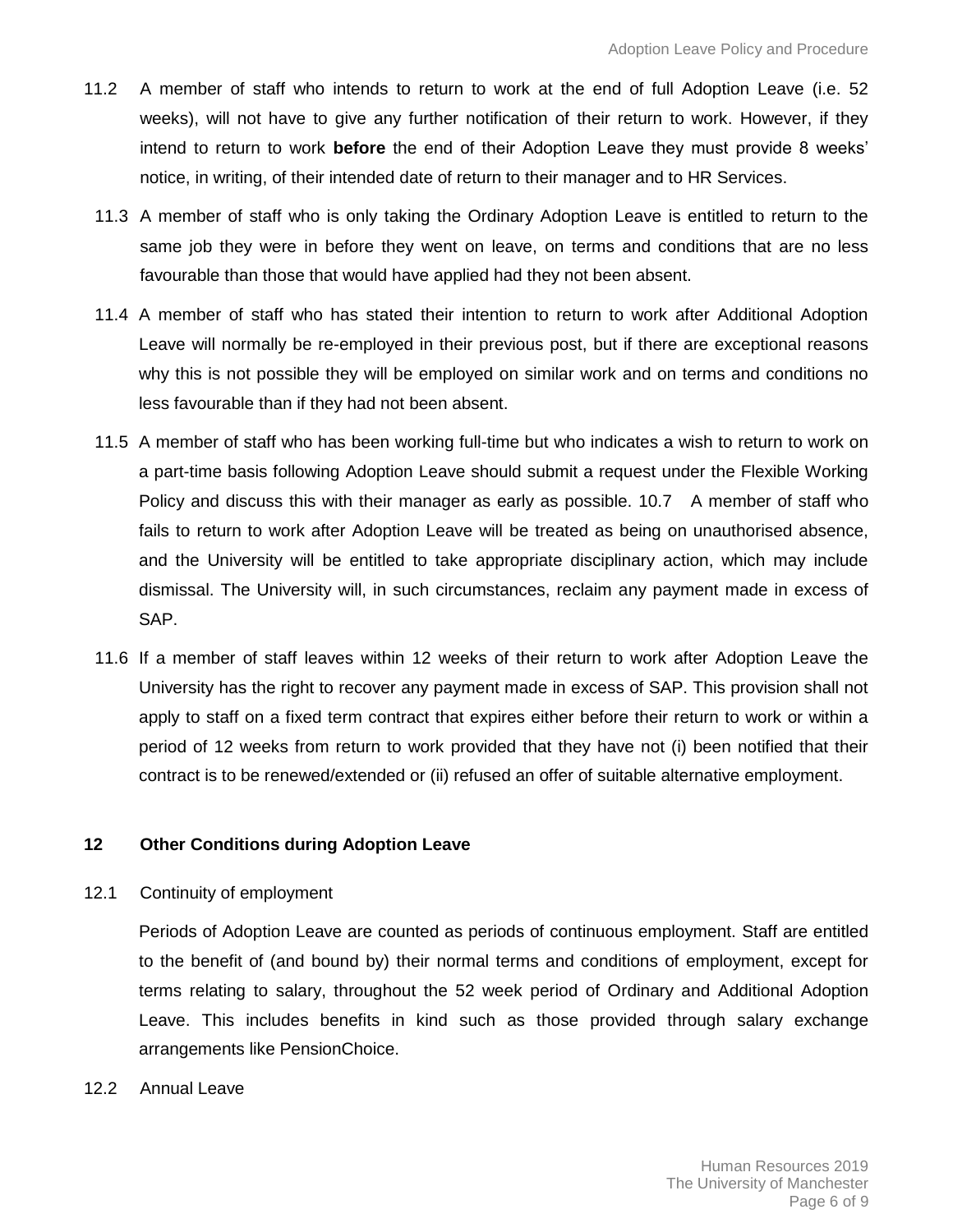During the period of Ordinary and Additional Adoption Leave a member of staff will continue to accrue annual leave, including bank holidays and closure days, in the normal way. Staff may take their annual leave at the beginning and/or end of Adoption Leave.

Annual leave accrued prior to the start of the Adoption Leave period must be taken within the current leave year.

Annual leave accrued during the Adoption Leave period should be taken during the current leave year wherever possible. Staff are expected to plan annual leave to stay within the existing conditions applied to carrying leave forward – a maximum of 5 days leave. Staff will normally only be allowed to carry over more accrued annual leave into the next leave year if it has not been possible to take it.

Staff transferring to part-time work on their return, must take their outstanding full-time annual leave allowance prior to returning.

#### 12.3 Parental Leave

A member of staff may apply to extend their Adoption Leave under the terms of the policies on Career Breaks for Carers or Parental Leave.

#### 12.4 Sickness

Adoption Leave is not treated as absence due to illness. Staff are not entitled to receive sick pay whilst taking adoption leave.

### 11.5 Pension scheme membership

During any period of OAL on full pay, pension contributions/Pension Choice will continue as usual. During any period when the a member of staff is receiving SAP only:

- the University will pay all pension costs where the member of staff participates in PensionChoice,
- If the member of staff does not participate in PensionChoice, pension contributions are based on SAP; the University will make up the balance of staff contributions due on the difference between pre adoption leave salary and SAP, plus employer contributions based on the pre adoption leave salary.
- During any period of unpaid adoption leave pension contributions/PensionChoice will not be made by the member of staff or the University and pensionable service will not be earned for this period. A member of staff may choose to make this period pensionable on their return to work. Any contributions will be based on the salary that would have been earned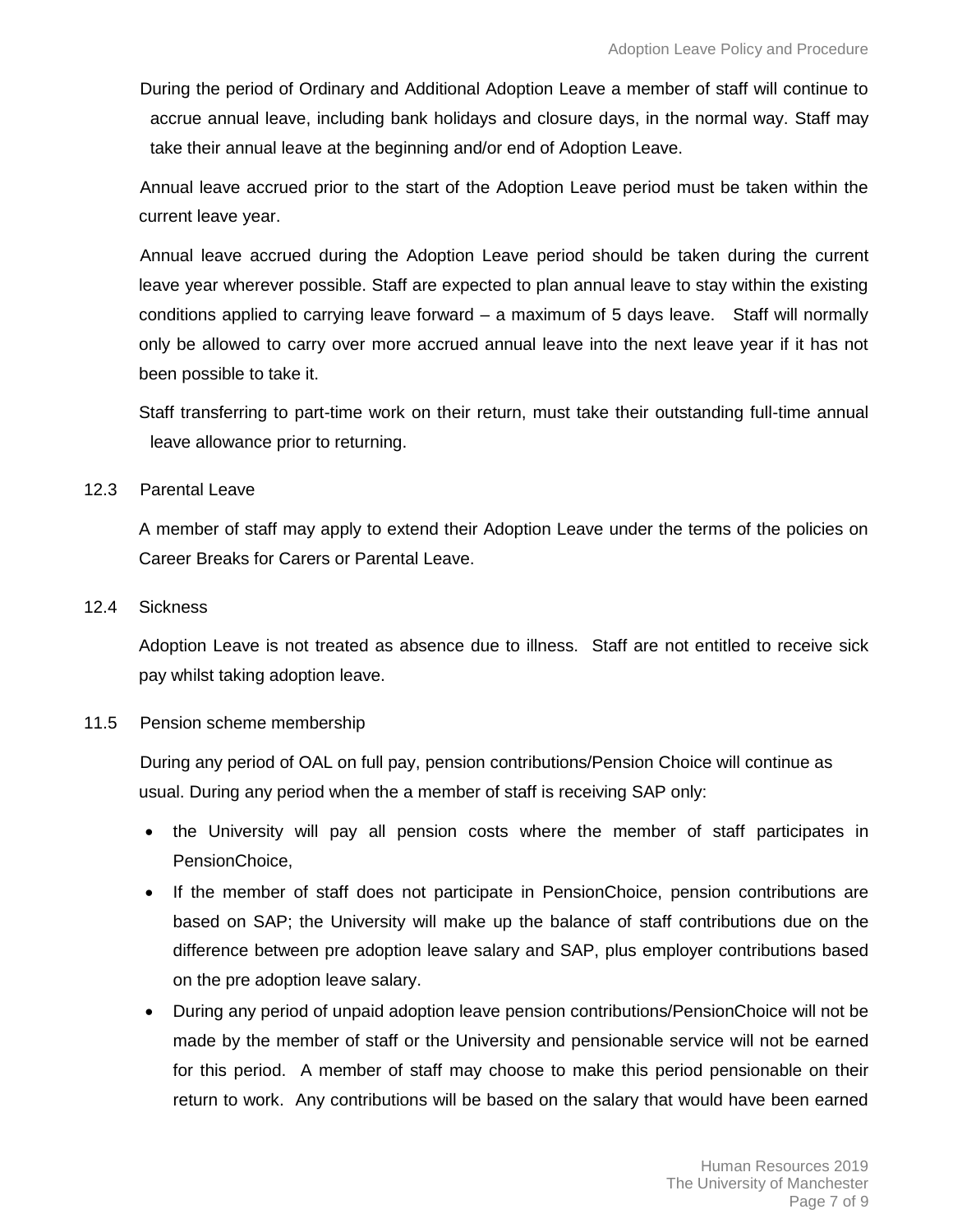during this period; if the member of staff pays contributions for this period, the University will also pay its contributions to their pension scheme.

Staff should contact the Pensions Office for further information.

11.6 Fixed term contracts

Members of staff on fixed-term contracts are covered by this policy and associated provisions until the contract expires. Statutory Adoption Pay will continue to be paid beyond the contract expiry date via payroll if eligible.

- 11.7 Members of staff on fixed term contracts whose date of contract expiry means that they cannot meet the requirement to return for 12 weeks will not be required to repay their Occupational Adoption Pay, provided that they have not (i) been notified that their contract is to be renewed/extended or (ii) refused an offer of suitable alternative employment.
- 11.8 Where the fixed term contract is due to end by reason of redundancy during adoption leave a member of staff on the Redeployment Register will be offered a suitable alternative post where such a post becomes available.
- 11.9 Effect on Probation periods

There may be occasions when the probationary period is interrupted. In such circumstances it should be made clear (and confirmed in writing) to the individual whether probation is continuing or is being suspended. If it is the latter an indication of the period it is suspended should be given.

#### **12 Overpayments**

If the University makes an overpayment of Statutory or Occupational Shared Parental Pay, the amount of any such overpayment will be deducted from salary (which may include holiday pay, sick pay, bonus, honoraria, one-off payments, market supplements and pay in lieu of notice).

#### **13 How to apply for Adoption Leave**

- 13.1 A member of staff should inform their manager/ Head of School/unit that they are going through the process to adopt a child at the earliest opportunity. This will enable planning for their absence to begin as soon as possible. They must keep their manager informed of progress and likely timescales. They may also find it helpful to consult with HR Services to seek confidential advice and guidance on the policy.
- 13.2 For adoptions within the UK a member of staff must: